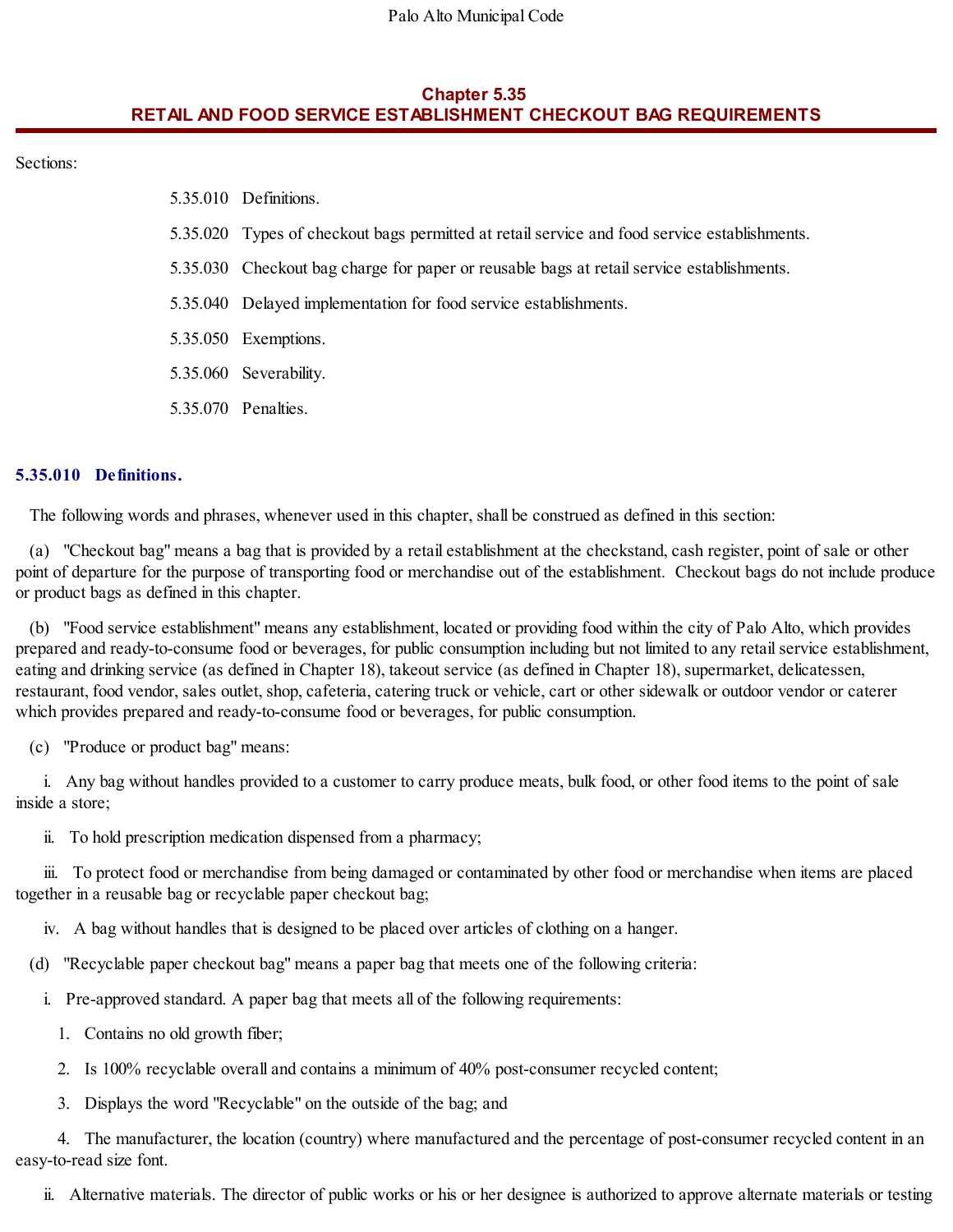methods meeting this section's requirements provided that the director or designee finds that the proposed materials or testing standards satisfactorily comply with the intent, quality and effectiveness in order to meet the purposes of this chapter. The particulars of any approval made by the director of public works or his or her designee under this subsection shall be entered upon the records of the public works department and a signed copy shall be furnished to the applicant.

iii. Alternative standard. Any other published uniform recyclable paper bag standard as approved by the director of public works or his or her designee.

(e) "Retailservice establishment" means any establishment providing retailsale, rental, service, processing, or repair of items primarily intended for consumer or household use, including but not limited to the following: groceries, meat, vegetables, dairy products, baked goods, candy, and other food products; liquor and bottled goods, household cleaning and maintenance products; drugs, cards, and stationery, notions, books, tobacco products, cosmetics, and specialty items; flowers, plants, hobby materials, toys, household pets and supplies, and handcrafted items; apparel, jewelry, fabrics, and like items; cameras, photography services, household electronic equipment, records, sporting equipment, kitchen utensils, home furnishing and appliances, art supplies and framing, arts and antiques, paint and wallpaper, carpeting and floor covering, interior decorating services, office supplies, musical instruments, hardware and homeware, and garden supplies; bicycles; mopeds and automotive parts and accessories (excluding service and installation); cookie shops, ice cream stores and delicatessens.

(f) "Reusable checkout bag" shall mean a bag with handles that is specifically designed and manufactured for multiple reuse which can be washed or wiped clean and meets all of the following criteria:

i. Bags with a capacity of 15 liters or greater must meet all of the following requirements:

1. To confirm durability, bags must meet EcoLogo ATP-001 standards (including future amendments or any successor legislation):

a. Capacity test - minimum of 15 liters.

b. Dynamic test - minimum of 5 sets of 300 cycles (1,500 cycles total).

2. To confirm bag thickness of 2.25 mils thick or greater, bags will be measured according to ASTM D6988-08 or ISO 4593:1993 or ISO 4591:1992 standards (for embossed film) (including future amendments or any successor legislation).

3. To confirm the absence of heavy metals causing environmental hazards upon entering the solid waste stream, state methods are to be used for preparing and for testing samples of each unique bag component following the Model Toxics in Packaging Legislation; and

4. Is either:

a. Labeled in an easy-to-read sized font with the name of the manufacturer, the country of origin where manufactured, the material from which it is manufactured, the percentage of post-consumer recycled content, and a statement that the bag does not contain heavy metals; or

b. As an alternative, information about the manufacturer, the country of origin where manufactured, the material from which the bag is manufactured, the percentage of post-consumer recycled content, and a statement that the bag does not contain heavy metals can be provided through the reporting requirements set forth under Section 5.35.030(d).

ii. Reusable bags that with a capacity of less than 15 liters must meet all of the following requirements:

1. Is 2.25 mils thick or greater as measured according to ASTM D6988-08 or ISO 4593:1993 or ISO 4591:1992 standards (for embossed film) (including future amendments or any successor legislation).

2. To confirm the absence of heavy metals causing environmental hazards upon entering the solid waste stream, state methods are to be used for preparing and for testing samples of each unique bag component following the Model Toxics in Packaging Legislation; and

3. Is either:

a. Labeled in an easy-to-read sized font with the name of the manufacturer, the country of origin where manufactured, the material from which it is manufactured, the percentage of post-consumer recycled content, and a statement that the bag does not contain heavy metals; or

b. As an alternative, information about the manufacturer, the country of origin where manufactured, the material from which the bag is manufactured, the percentage of post-consumer recycled content, and a statement that the bag does not contain heavy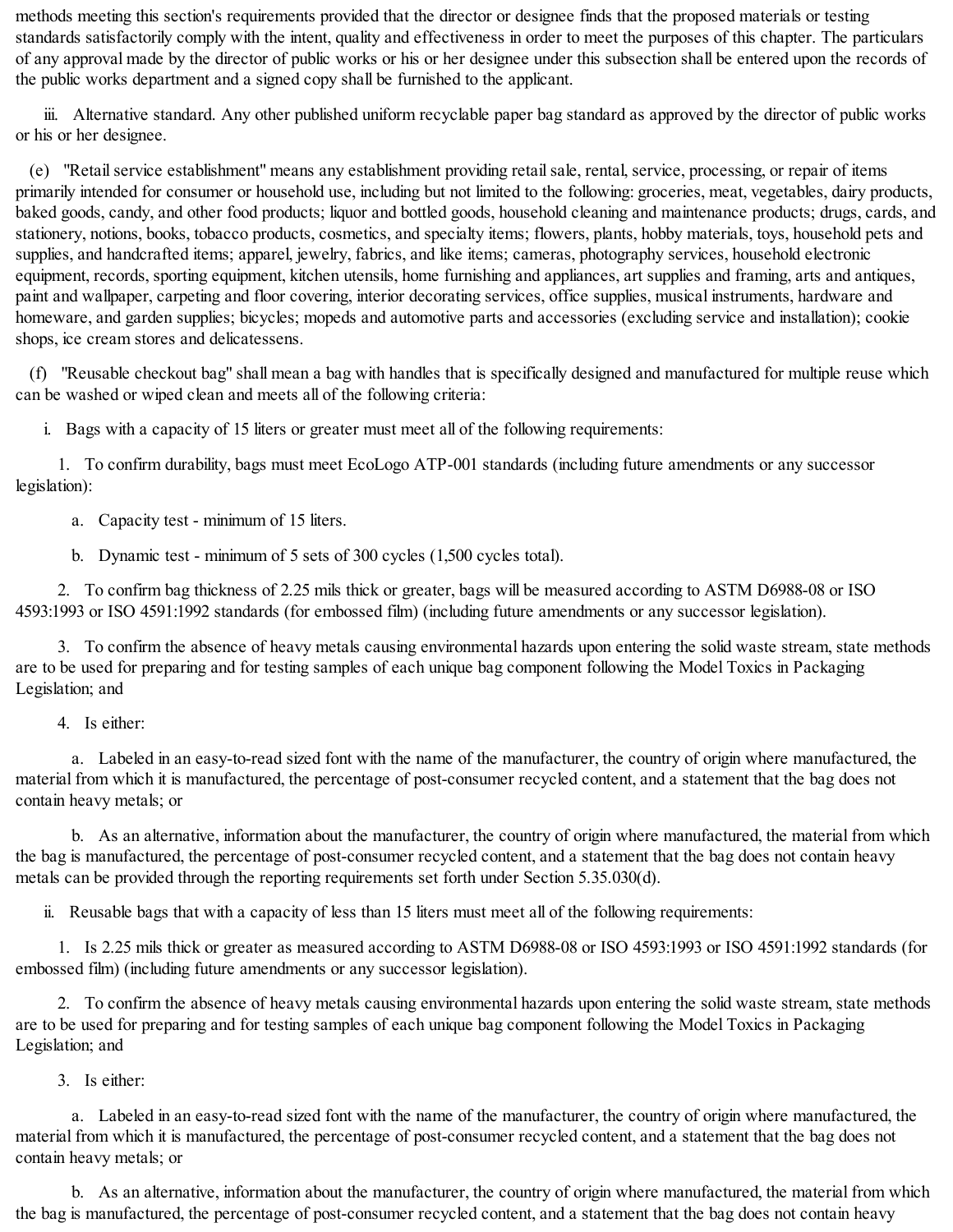metals can be provided through the reporting requirements set forth under Section 5.35.030(d).

iii. Alternative materials. The director of public works or his or her designee is authorized to approve alternate materials or testing methods meeting this section's requirements provided that the director or the designee finds that the proposed materials or testing standards satisfactorily complies with the intent, quality and effectiveness in order to meet the purposes of this chapter. The particulars of any approval made by the director under this subsection shall be entered upon the records of the public works department and a signed copy shall be furnished to the applicant.

iv. Alternative standard. Any other published uniform bag standard as approved by the director of public works or his or her designee.

(g) "Single-use plastic checkout bag" means any bag made predominately of plastic derived from natural gas, petroleum or a biologically-based source, such as corn or other plant sources, which is provided to a customer at the point of sale which does not meet the definition of a reusable checkout bag.

(Ord. 5194 § 3 (part), 2013)

### **5.35.020 Types of checkout bags permitted at retail service and food service establishments.**

(a) Retailservice establishments within the city of Palo Alto shall provide or make available to a customer only reusable bags or recyclable paper checkout bags for the purpose of carrying away goods or other materials from the point of sale, subject to the terms of this chapter.

i. Single-use plastic bags exempt from the chapter include those integral to the packaging of the product, produce or product bags, newspaper bags, door-hanger bags, or bags sold in packages containing multiple bags intended for use as garbage, pet waste or yard waste bags.

ii. Food service establishments within retail stores must comply with those requirements listed under Section 5.35.020(b) below; food service establishments within retail service establishments do not need to comply with the broader retail service establishments requirements of this chapter.

iii. Farmers markets may provide produce or product bags to hold produce or bulk items. Checkout bag charges for these bags are not required at farmers markets unless checkout bags used to hold produce or product bags are provided.

(b) Effective November 1, 2013, food service establishments shall provide or make available to a customer only recyclable paper checkout bags or reusable bags, at their discretion, for the purpose of carrying away goods or other materials from the point of sale, subject to the terms of this chapter.

i. Produce or product bags without handles may be used at food service establishments to hold containers of food items that are free liquids such as soups or stews that might be susceptible to spilling.

(c) The city of Palo Alto encourages, but does not require in-store public education and encouragement to customers about the use of reusable bags. In-store education for retail service and food service establishments is available at www.cityofpaloalto.org/plastics.

(d) Nothing in this chapter prohibits customers from using bags of any type that they bring to the establishment themselves or from carrying away goods that are not placed in a bag at point of sale, in lieu of using bags provided by the establishment.

(e) A retailservice or food service establishment may provide a reusable bag at no charge if it is distributed as part of an infrequent and limited time promotion. Infrequent and limited time promotions shall not exceed a total of 14 days in any consecutive 12 month period.

(Ord. 5194 § 3 (part), 2013)

# **5.35.030 Checkout bag charge for paper or reusable bags at retail service establishments.**

(a) Effective July 1, 2013, no retailservice establishment shall provide a recyclable paper checkout bag or reusable bag to a customer at the point of sale, unless the store charges the customer a checkout bag charge of at least ten cents (\$0.10) per bag to cover the costs of compliance with the chapter, the actual costs of providing recyclable paper bags, educational materials or other costs of promoting the use of reusable bags.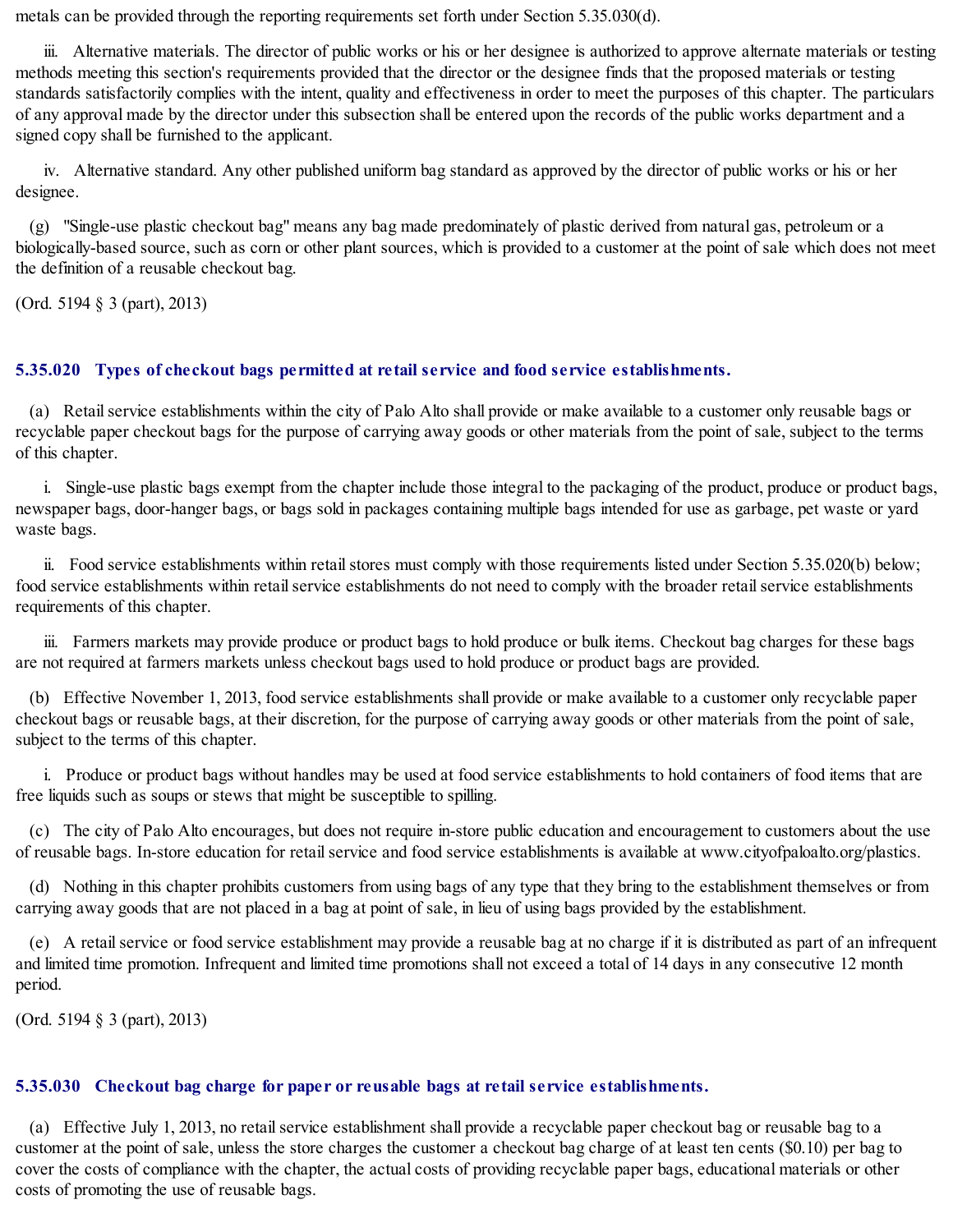(b) Retail service establishments shall establish a system for informing the customer of the charge required under this section prior to completing the transaction. This system can include store clerks inquiring whether customers who do not present their own reusable bag at point of checkout want to purchase a checkout bag.

(c) The checkout bag charge shall be separately stated on the receipt provided to the customer at the time of sale and shall be identified as the checkout bag charge. Any other transaction fee charged by the retailservice in relation to providing a checkout bag shall be identified separately from the checkout bag charge. The checkout bag charge may be completely retained by the retail service and used for public education and administrative enforcement costs.

(d) Retailservices establishments shall keep complete and accurate records of the number and dollar amount collected from recyclable paper and reusable checkout bags sold each month and provide specifications demonstrating that paper and reusable bags meet the standards set forth in Section 5.35.020 using either the electronic or paper reporting format required by the city. This information is required to be made available to city staff upon request up to three times annually and must be provided within seven days of request. Reporting false information, including information derived from incomplete or inaccurate records or documents, shall be a violation of the chapter. Records submitted to the city must be signed by a responsible agent or officer of the establishment attesting that the information provided on the form is accurate and complete.

(Ord. 5194 § 3 (part), 2013)

# **5.35.040 Delayed implementation for food service establishments.**

All food service establishments shall comply with the requirements of Section 5.35.020 of this chapter beginning November 1, 2013.

(Ord. 5194 § 3 (part), 2013)

#### **5.35.050 Exemptions.**

(a) Undue hardship. The city manager, or his or her designee, may exempt a retailservice or food service establishment from the requirements of this chapter for a period of up to one year, upon sufficient evidence by the applicant that the provisions of this chapter would cause undue hardship. An undue hardship request must be submitted in writing to the city. The phrase "undue hardship" may include, but is not limited to, the following:

i. Situations where there are no acceptable alternatives to single-use plastic checkout bags for reasons which are unique to the retail service or food service establishment.

ii. Situations where compliance with the requirements of this chapter would deprive a person of a legally protected right.

(b) Retail service establishments shall not enforce the ten cent (\$0.10) store charge for customers participating in the California Special Supplemental Food Program for Women, Infants, and Children, or in CalFresh, or in the Supplemental Nutrition Assistance Program (SNAP-formerly food stamps). This provision will expire on June 30, 2014.

(Ord. 5194 § 3 (part), 2013)

### **5.35.060 Severability.**

If any provision or clause of this chapter is held to be unconstitutional or otherwise invalid by any court of competent jurisdiction, such invalidity shall not affect other provisions of this chapter, and clauses of this chapter are declared to be severable.

(Ord. 5194 § 3 (part), 2013)

#### **5.35.070 Penalties.**

(a) Anyone violating or failing to comply with any of the requirements of this chapter shall be guilty of an infraction as set forth in Chapter 1.08 of the Palo Alto Municipal Code.

(b) Each violation of this chapter shall be considered a separate offense.